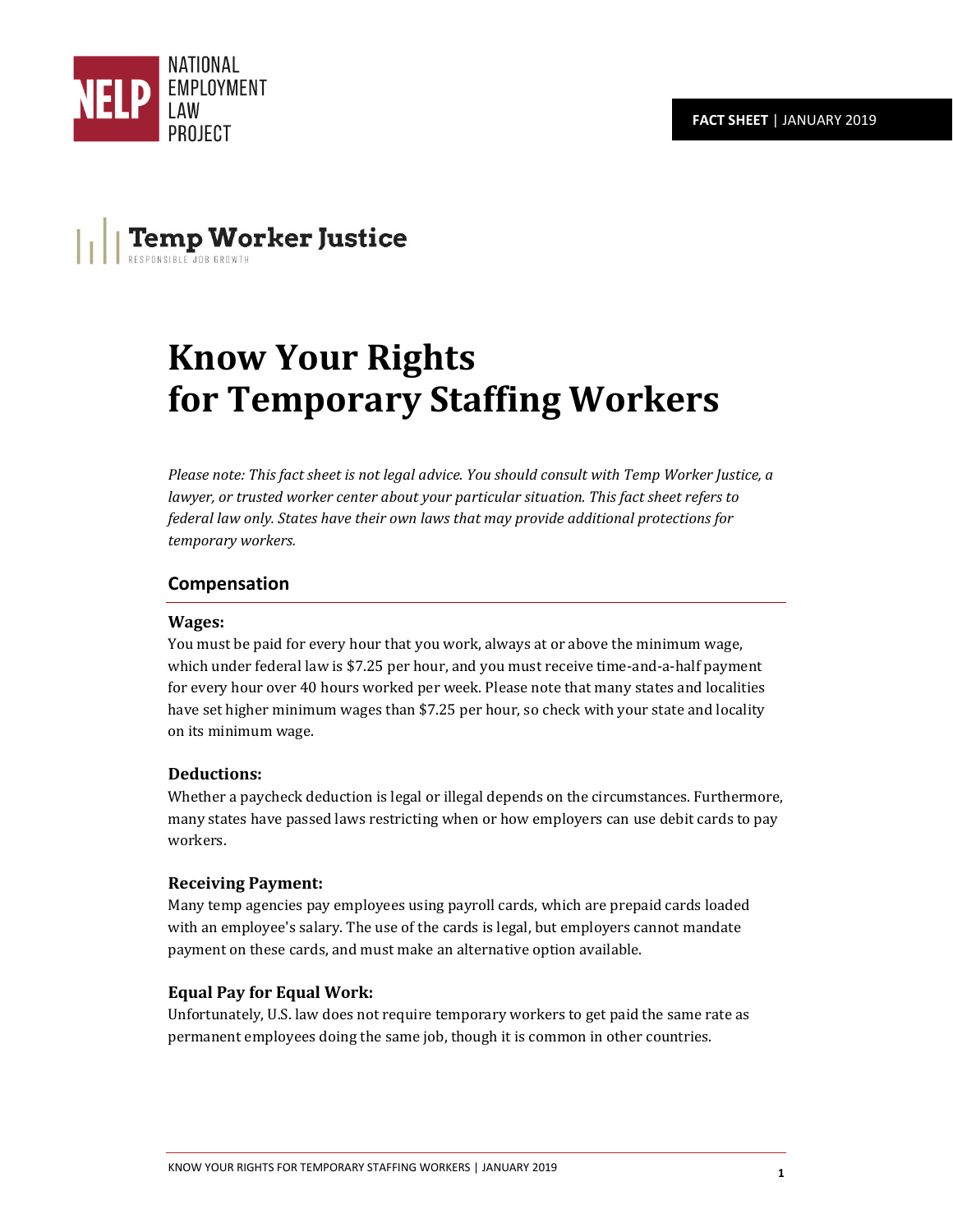### **Discrimination**

Federal law prohibits both temporary staffing agencies and host employers from discriminating against temporary workers based on their race, color, religion, national origin, gender, or disability. It also prohibits discriminating against women employees because of pregnancy or a related medical condition and employees older than 40 because of their age. Discrimination in the temporary staffing industry is common not only in hiring and job placement, where people of one race or gender are assigned to certain jobs, but also in pay, promotions, and discipline. Either employer, or both, may be held responsible for discrimination, depending on the circumstances. States and localities have antidiscrimination laws, too, so check on the laws in your city and state.

#### **Terms of Employment**

#### **Conversion from Temp to Perm:**

No U.S. laws require your host employer to offer you permanent employment at any time, though limits on the duration of "temporary" jobs are common in other countries. Many temp workers spend years in the same position as "permatemps."

#### **Termination:**

Unfortunately, absent narrow circumstances (such as discrimination based on race, religion, gender, disability or other protected class, or a union contract), a temporary staffing agency or host employer can terminate your employment at any time for any reason or refuse to assign you to a new job.

#### **Unemployment Insurance Benefits:**

If you are terminated (or if after completing a job assignment you request a new temporary position and are denied), you should apply for unemployment insurance benefits. Temporary workers are eligible for benefits just as any other employees, but some states may require you to check in with the staffing agency for more work. Please check with your state's unemployment insurance benefits agency about eligibility requirements.

### **Safety & Health**

#### **Training & Personal Protective Equipment:**

You have the right to work in a safe workplace and to receive the training and equipment necessary to do your job safely. Being "temporary" is not an excuse for an employer to fail to protect your health and well-being. You can report unsafe working conditions anonymously or confidentially to the federal Occupational Health and Safety Administration ("OSHA") or to your state's OSHA. (Federal OSHA regulates employers in some states, while other states have set up their own state OSHAs to regulate employers in their states.)

#### **Workplace Injury and Illness:**

The temporary staffing agency is usually your legal employer and responsible for workers' compensation insurance, though in some states the host company may also be an employer.